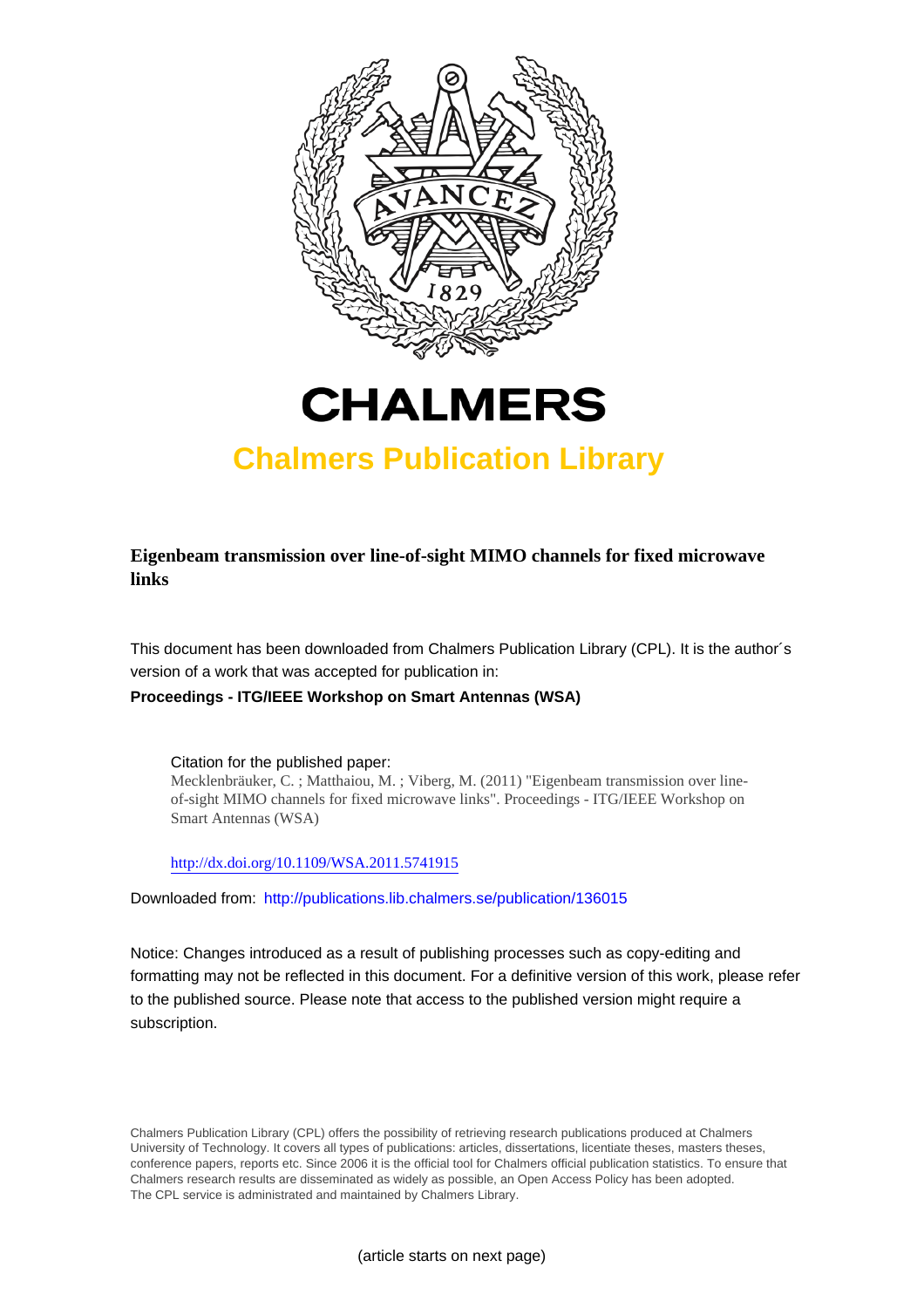# Eigenbeam Transmission over Line-of-Sight MIMO Channels for Fixed Microwave Links

Christoph F. Mecklenbräuker<sup>\*</sup>, Michail Matthaiou<sup>†</sup>, and Mats Viberg<sup>†</sup>

∗ Christian Doppler Laboratory for Wireless technologies for sustainable mobility

Institute of Telecommunications, Vienna University of Technology, Vienna, Austria

† Department of Signals and Systems, Chalmers University of Technology, Gothenburg, Sweden

Email: cfm@nt.tuwien.ac.at, {michail.matthaiou, viberg}@chalmers.se

# ABSTRACT

We propose and analyze eigenbeam transmission over lineof-sight (LOS) multiple-input multiple-output (MIMO) channels with linear reception. In particular, we consider fixed point-to-point microwave links for which the singular value decomposition of the LOS MIMO channel matrix is analytically derived. We demonstrate that the Tx eigenbeams can be defined *without* channel state information at the transmitter and that the beams admit an insightful physical interpretation. We also evaluate the performance of a lattice-reduction aided linear receiver through numerical simulations.

# I. INTRODUCTION

The widespread deployment of Third Generation Long Term Evolution (LTE) networks based on MIMO-OFDM technology will increase the demand for high-reliability high-rate fixed microwave links for implementing the backhaul links. In fact, the sum-rate of an LTE base station is anticipated to exceed 1 Gbit/s, which makes MIMO technology a strong candidate to realize such high data rates. In typical microwaves links, the presence of a strong LOS component is highly likely and hence the fading statistics can be efficiently modeled via the Ricean distribution with a rather high K-factor. On this basis, the area of Ricean fading MIMO channels has recently attracted considerable research interest (see [1]–[3] and references therein among others).

Tulino *et al.* have found the optimum input covariance matrix assuming statistical channel state information at the transmitter (CSIT), i.e. statistical waterfilling, [4] for both Rayleigh and Ricean channels. Riegler and Taricco have evaluated the ergodic capacity of the asymptotic separately-correlated Ricean fading MIMO channel with interference [5], [6]. Nabar *et al.* have defined a *critical data rate* for Ricean MIMO fading channels [7] below which the MIMO channel behaves like an additive white Gaussian noise (AWGN) channel. Bøhagen *et al.* have analytically evaluated the ergodic capacity of dualbranch Ricean MIMO systems, where the minimum number of antennas is equal to two [1]. The statistics of the signal to noise ratio (SNR) of each eigenmode for spatial multiplexing MIMO systems can be found in [2]. This is accomplished by deriving analytical expressions for the marginal eigenvalues of the instantaneous correlation matrix. A similar analysis for the case of optimized LOS MIMO configurations was recently performed by Matthaiou *et al.* in [3], using tools from random matrix theory. These optimized configurations, originally proposed in [8], [9], are of high practical importance since they lead to subchannel orthogonality which is a key condition for capacity maximization. The key idea is to place the antenna elements sufficiently far apart so that the spatial LoS responses become unique with a phase difference of  $\pi/2$ . The main disadvantage of these topologies though is that the optimum spacing can sometimes be infeasible due to space limitations (e.g. mobile handsets). Hence, an alternative solution for achieving subchannel orthogonality with practical inter-element spacings is highly desirable.

In this paper, we elaborate on the performance of fixed point-to-point microwave links with a strong LOS component by considering the case of eigenbeam transmission over MIMO eigenmodes. In particular, the main paper contributions can be summarized as follows:

- We first consider symmetric  $2 \times 2$  MIMO systems, for which the eigedecomposition and singular value decomposition (SVD) of the channel matrix are derived in a tractable closed-form, which offers very useful insights into the eigenbeam design.
- Our analysis is then extended to  $4 \times 4$  MIMO systems which reveals an interesting Kronecker relationship with the  $2 \times 2$  case. This dependency holds not only for the SVDs but also for the actual channel matrices.
- The performance of the considered systems is evaluated using three different receivers. Our numerical results indicate that a significant performance gain can be achieved by implementing a lattice-reduction aided Zero-forcing (ZF) scheme. Further, these gains are achievable even for ill-conditioned channel matrices which correspond to practical values of inter-element spacing (i.e. much smaller than the optimum spacings proposed in [8], [9]).

The remainder of the paper is structured as follows: In Section II the channel model used throughout the paper is presented. In Section III, we present the eigenbeam design for  $2 \times 2$  systems while Section IV is devoted to  $4 \times 4$  systems. The concept of eigenbeam transmission using lattice-reduction ZF is discussed in Section V. A performance evaluation is given in Section VI while the key conclusions of the paper are summarized in Section VII.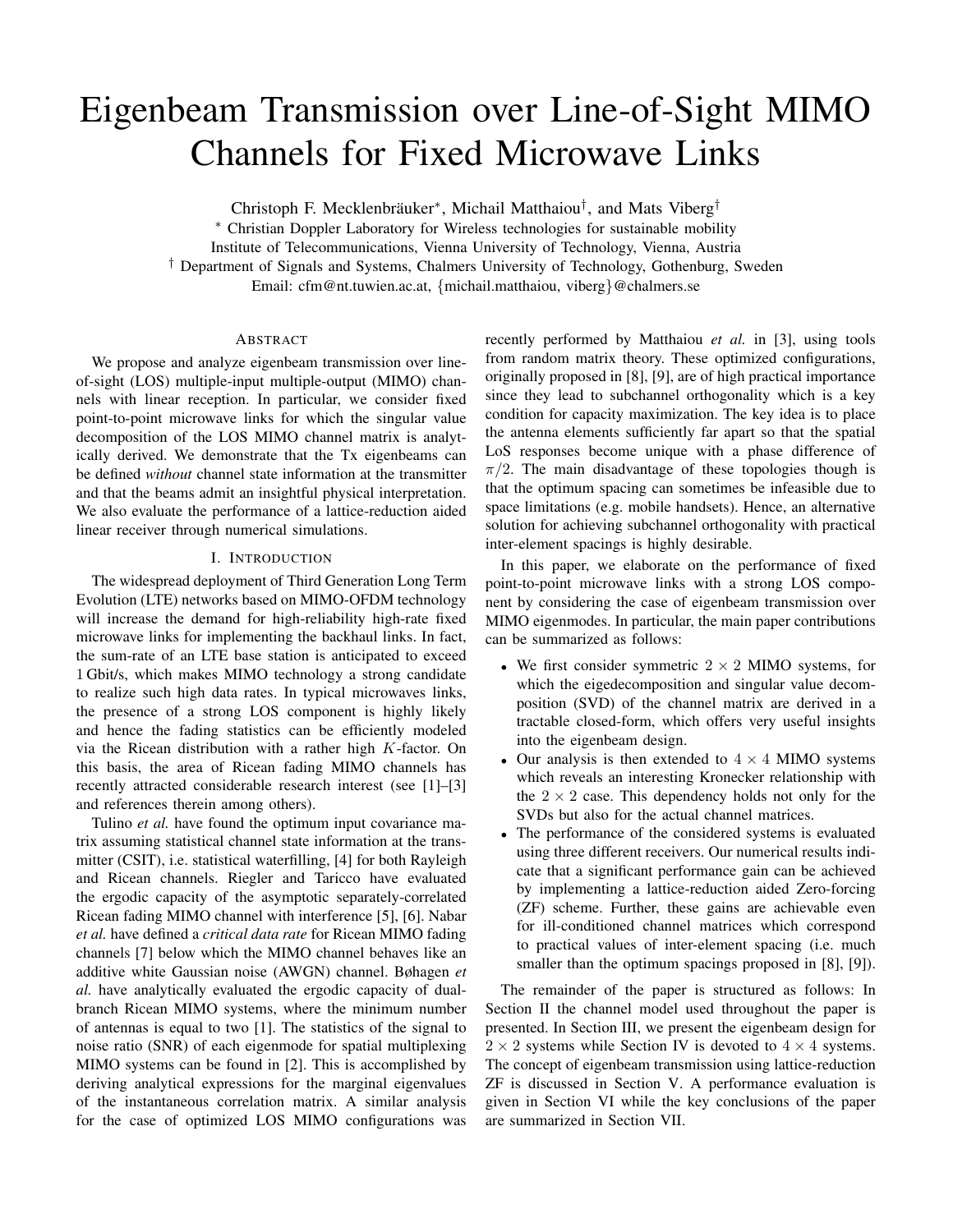*Notation:* We use upper and lower case boldface to denote matrices and vectors, respectively. The  $(m, n)$ -th entry of an  $M \times N$  matrix **X** is  $\mathbf{X}_{mn}$  with  $1 \leq m \leq M$  and  $1 \leq n \leq$ N. The symbols  $(\bullet)^T$ ,  $\otimes$  represent the matrix transpose and Kronecker product, respectively.

# II. LOS MIMO CHANNEL MODEL

The considered channel model includes a LOS component, a frequency-selective ground reflection, and very limited multipath otherwise [10]–[13]. The fading statistics of such channels typically follow the Ricean distribution where the Ricean  $K$ -factor depends on the rain intensity [10], [14]. The channel matrix,  $H(t)$  is modeled according to [13]

$$
\boldsymbol{H}(t) = \sqrt{\frac{K}{K+1}} \boldsymbol{H}_0 + \sqrt{\frac{1}{K+1}} \boldsymbol{H}_{\text{rain}} + \varrho e^{-j\omega\tau} \boldsymbol{H}_{\text{GR}}(t) \tag{1}
$$

where  $H_0$  is the deterministic LOS component while  $H_{\text{GR}}$  is the ground reflection matrix. The ground reflection coefficient  $\rho$  and ground reflection delay  $\tau$  are fixed and constant for all sub-channels. More specifically, we assume that  $H_{\text{GR}}(t)$ is a zero mean circularly complex Gaussian random matrix whose elements have covariances defined by the Kronecker MIMO channel model. We simplify this model by neglecting the delay of the ground reflection. In other words, we adopt (1) with  $\tau = 0$  and

$$
\boldsymbol{H}_{\text{GR}}(t) = \boldsymbol{R}^{1/2} \boldsymbol{W}(t) \boldsymbol{T}^{1/2} . \tag{2}
$$

The Hermitian positive definite matrices  $R$  and  $T$  characterize the spatial receive and transmit covariance, respectively. The random matrix  $W(t)$  has i.i.d. zero mean circularly complex Gaussian random elements (Rayleigh fading). The matrices  $R$ and  $T$  are calculated from the power distribution of the ground reflection versus elevation angle  $\vartheta$  by assuming uncorrelated scattering [15, Eqs. (23) and (24)]. A detailed derivation is provided in the Appendix.

#### III. 2 × 2 FREQUENCY-FLAT LOS-MIMO MODEL

We assume a highly symmetric  $2 \times 2$  antenna geometry as depicted in Fig. 1 which represents a typical backhaul link.



Fig. 1. Highly symmetric  $2 \times 2$  LOS MIMO geometry. Typical parameters are  $D = 5$  km,  $1 \text{ m} < d < 5 \text{ m}$ ,  $f = 32$  GHz [12, Fig. 3.3, po. 28].

In this case, the distances between all pairs of transmit and receive antenna elements can be worked out via simple geometrical tools as follows

$$
d_{11} = d_{22} = D \tag{3}
$$

$$
d_{12} = d_{21} = \sqrt{D^2 + d^2} \approx D + \frac{d^2}{2D}.
$$
 (4)

The input-output relationship in free-space can be expressed according to

$$
\begin{pmatrix} r_1 \\ r_2 \end{pmatrix} = \begin{pmatrix} e^{-jkd_{11}} & e^{-jkd_{12}} \\ e^{-jkd_{21}} & e^{-jkd_{22}} \end{pmatrix} \begin{pmatrix} s_1 \\ s_2 \end{pmatrix} + \begin{pmatrix} n_1 \\ n_2 \end{pmatrix}.
$$

where  $s_k, r_k, k = \{1, 2\}$  correspond to the transmitted and received symbols, respectively while  $n_k$ ,  $k = \{1, 2\}$  denotes the AWGN term. This results in the following idealized LOS channel matrix

$$
\boldsymbol{H}_0 = e^{-jkD} \begin{pmatrix} 1 & a \\ a & 1 \end{pmatrix}
$$
 (5)

where  $k = \frac{2\pi}{\lambda}$  is the wavenumber corresponding to the carrier wavelength  $\lambda$ , while

$$
a = e^{-jkD(\sqrt{1+(d/D)^2}-1)} \approx e^{-j\frac{kd^2}{2D}}
$$
.

Note that  $H_0$  is a square complex matrix which commutes with its conjugate transpose. This ensures that  $H_0$  is convertible to diagonal form by a unitary transform. The eigendecomposition of  $H_0$  reads

$$
\Lambda_0 = e^{-jkD} \begin{pmatrix} 1+a & 0 \\ 0 & 1-a \end{pmatrix}
$$
 (6)

$$
\boldsymbol{V}_0 = \frac{1}{\sqrt{2}} \begin{pmatrix} 1 & -1 \\ 1 & 1 \end{pmatrix} = (\boldsymbol{v}_0^+ \quad \boldsymbol{v}_0^-) \tag{7}
$$

and  $H_0 = V_0 \Lambda_0 V_0^T$ . We note that the modal matrix  $V_0$  is real-valued and orthogonal. In fact,  $\sqrt{2}V_0$  is the Hadamard matrix of order 2. Most importantly, the modal matrix  $V_0$ does not depend on model parameters.

The SVD of  $\boldsymbol{H}_0 = \boldsymbol{U}_0 \boldsymbol{S}_0 \boldsymbol{V}_0^H$  is closely related to the eigendecomposition. More specifically, using (6) and (7), we can get

$$
\boldsymbol{U}_0 = \begin{pmatrix} \zeta_0^+ \boldsymbol{v}_0^+ & \zeta_0^- \boldsymbol{v}_0^- \end{pmatrix} \tag{8}
$$

$$
\boldsymbol{S}_0 = \left( \begin{array}{cc} |1+a| & 0\\ 0 & |1-a| \end{array} \right) \tag{9}
$$

with the phase rotations  $\zeta_0^+, \zeta_0^-$  being given in closed-form according to

$$
\zeta_0^+ = \frac{1+a}{|1+a|} e^{-jkD} \tag{10}
$$

$$
\zeta_0^- = \frac{1-a}{|1-a|} e^{-jkD}.
$$
\n(11)

The chosen association of the phase rotations with the  $U_0$ matrix is not at all mandatory. We exploit the non-uniqueness of the SVD and move the phase rotations from the left factor  $U_0$  to the right factor  $V_0^H$ . With this definition of the SVD, we can use the transmit eigenbeams *without* requiring channel state information at the transmitter (CSIT). Practically, the model (5) is valid only approximately due to multipath propagation effects (bottom bounce, etc.).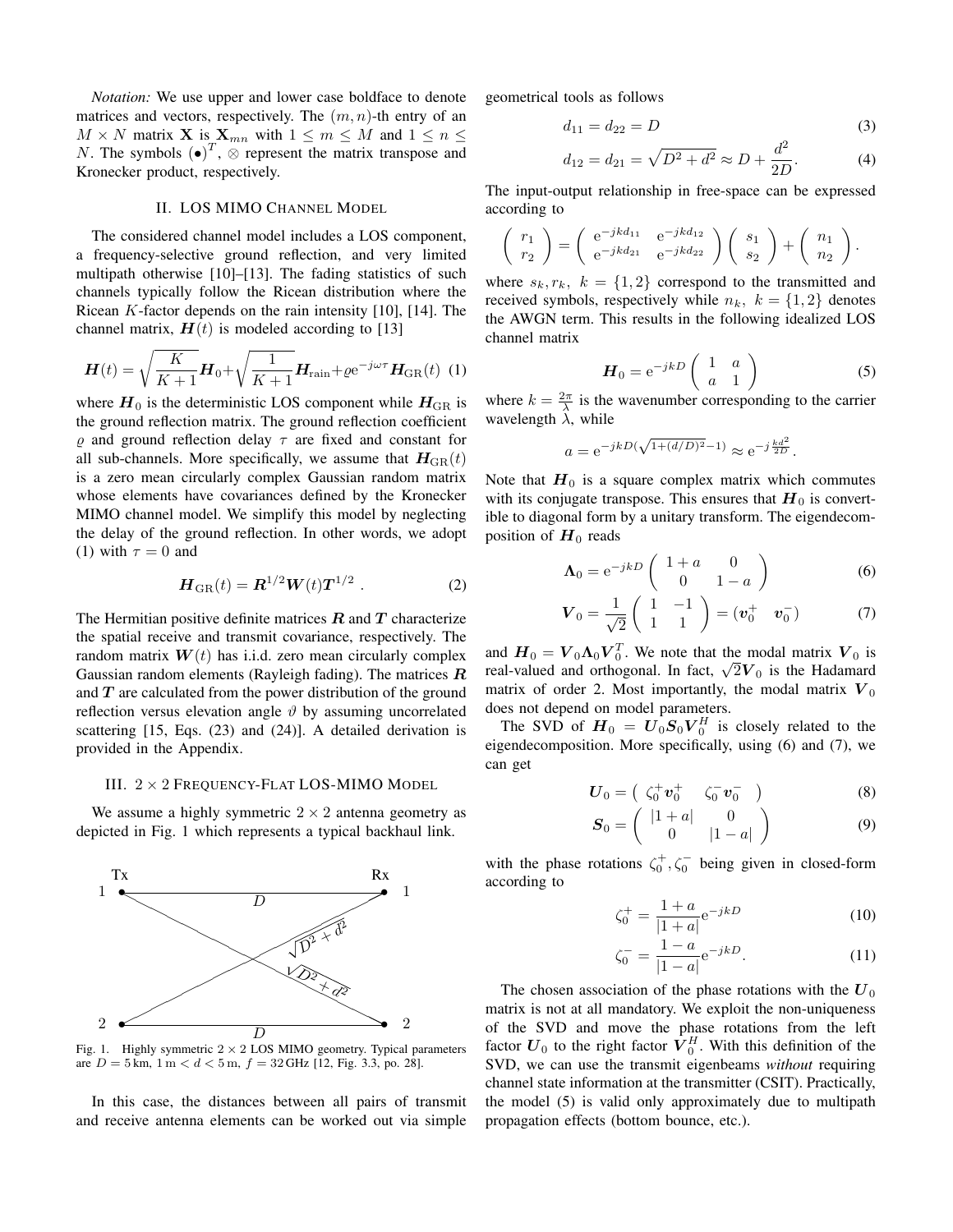

Fig. 2. Highly symmetric  $4 \times 4$  geometry using square arrays on both sides of the MIMO link.

#### IV. 4 × 4 FREQUENCY-FLAT LOS-MIMO MODEL

Let us now extend the analysis of Section III to the case of  $4 \times 4$  configurations. For this reason, we consider the highly symmetric  $4 \times 4$  square array topology shown in Fig. 2. In this scenario, we assume that both ends of the MIMO link are equipped with 4-element square arrays, [16, Fig. 1] and [17, Fig. 4]. This results in the idealized LOS matrix model

$$
\boldsymbol{H}_0 := \boldsymbol{H}_0^{(4)} = e^{-jkD} \begin{pmatrix} 1 & a & a & b \\ a & 1 & b & a \\ a & b & 1 & a \\ b & a & a & 1 \end{pmatrix}
$$
 (12)

where

$$
a = e^{-jkD(\sqrt{1 + (d/D)^2} - 1)} \approx e^{-j\frac{kd^2}{2D}}
$$
 (13)

$$
b = e^{-jkD(\sqrt{1+2(d/D)^2} - 1)} \approx e^{-jkd^2/D} = a^2.
$$
 (14)

#### *A. Eigen Decomposition*

After some tedious manipulations, it turns out that the eigenvalue  $1 - b$  has a multiplicity equal to two and consequently the eigendecomposition of  $\mathbf{H}^{(4)}_0$  can be written as

$$
\Lambda_0^{(4)} = e^{-jkD} \begin{pmatrix} 1+2a+b & 0 & 0 & 0 \\ 0 & 1-b & 0 & 0 \\ 0 & 0 & 1-b & 0 \\ 0 & 0 & 0 & 1-2a+b \end{pmatrix}
$$
 (15)  

$$
\boldsymbol{V}_0^{(4)} = \boldsymbol{V}_0 \otimes \boldsymbol{V}_0.
$$

We see that  $2V_0^{(4)}$  is the Hadamard matrix of order 4. Thus, the eigenvectors of the  $4 \times 4$  MIMO channel matrix can be computed from those of the  $2 \times 2$  case by a Kronecker product. This relation is exact.

*1) Kronecker product interpretation:* The exact Kronecker product connection (16) between the two sets of eigenvectors can be extended to the channel matrices itself and the associated eigenvalues in an approximate sense as follows. If we accept the Taylor series approximation for the phase angles then  $b \approx a^2$  in (14) and  $H_0$  as defined in (12) can also be interpreted as a Kronecker product

$$
\boldsymbol{H}_0^{(4)} \approx e^{-jk} D \begin{pmatrix} 1 & a \\ a & 1 \end{pmatrix} \otimes \begin{pmatrix} 1 & a \\ a & 1 \end{pmatrix} . \qquad (17)
$$

Similarly, (15) can be read as the Kronecker product

$$
\Lambda_0^{(4)} \approx e^{-jk} D \begin{pmatrix} 1+a & 0 \\ 0 & 1-a \end{pmatrix} \otimes \begin{pmatrix} 1+a & 0 \\ 0 & 1-a \end{pmatrix}.
$$
 (18)

### *B. Singular Value Decomposition*

The SVD of  $\boldsymbol{H}_{0}^{(4)}=\boldsymbol{U}_{0}^{(4)}\boldsymbol{S}_{0}^{(4)}\boldsymbol{V}_{0}^{(4)H}$  is essentially identical to the eigendecomposition, given in (15) and (16). In addition, we can exploit the Kronecker product,

$$
U_0^{(4)} = U_0 \otimes U_0
$$
  
\n
$$
S_0^{(4)} = \text{diag}(|1 + 2a + b|, |1 - b|, |1 - b|, |1 - 2a + b|)
$$
  
\n
$$
V_0^{(4)} = V_0 \otimes V_0.
$$
  
\n(19)

# V. EIGENBEAM TRANSMISSION WITH LATTICE-REDUCTION AIDED ZERO FORCING

We closely follow the proposed scheme in [18, Sec. IV.B]. In particular, let the MIMO transceiver be modeled as

$$
\mathbf{y}(t) = \mathbf{H}(t)\mathbf{s}(t) + \mathbf{n}(t) , \qquad (20)
$$

where  $y(t)$  is the complex-valued received data vector, s is the transmitted vector symbol, and  $n(t)$  is additive white Gaussian noise. We use the Lenstra-Lenstra-Lovász (LLL) algorithm to calculate the unimodular matrix  $\Pi(t)$  such that

$$
\mathbf{y}(t) = \tilde{\mathbf{H}}(t)\mathbf{z}(t) + \mathbf{n}(t) , \qquad (21)
$$

where  $\tilde{H}(t) = H(t)\Pi(t)$  and  $z(t) = \Pi^{-1}(t)s(t)$ . We set the LLL algorithm parameter  $\delta = \frac{3}{4}$ , cf. [18]. The matrix  $H(t)$  has a lower condition number than  $H(t)$  with a higher probability. We therefore implement a zero forcing equalizer for the transformed model (21) and carry out the slicing on  $z(t)$  instead of  $s(t)$ . The resulting receiver is non-linear because the slicing is carried out in the transformed domain.

#### VI. BIT ERROR RATIO SIMULATION

Simulations have been carried out to evaluate bit error ratios (BER) for  $2 \times 2$  and  $4 \times 4$  MIMO systems at the carrier frequency of  $f = 32$  GHz in dry weather conditions  $(K \to \infty)$ . The distance between transmitter and receiver is set equal to  $D = 5$  km. The simulation is carried out for uncoded 16-QAM symbols on both Tx antenna elements with Gray mapping. The simulated MIMO channel realizations are drawn randomly according to (1) for  $d = 2.4198$  m,  $\rho = 0.1$ , and the elements of  $W$  are independent random variables and identically distributed. These settings result in  $a \approx e^{-j\pi/8}$ . Please note that, following the methodology of [8], [9], selecting  $d = 4.8395$  m would result in  $a \approx e^{-j\pi/2} = -j$  and  $H_0$  would become unitary. This implies that the following simulations are carried out with an inter-element spacing that is approximately equal to half the optimal spacing.

Figure 3 shows the obtained BER for the  $2 \times 2$  MIMO connection for three types of MIMO transceivers. The BER result for zero forcing based on (20) is labeled "perfect Rx ZF". The BER result for zero forcing based on (21) is labeled "LLL-aided perfect Rx ZF". We also show the BER result of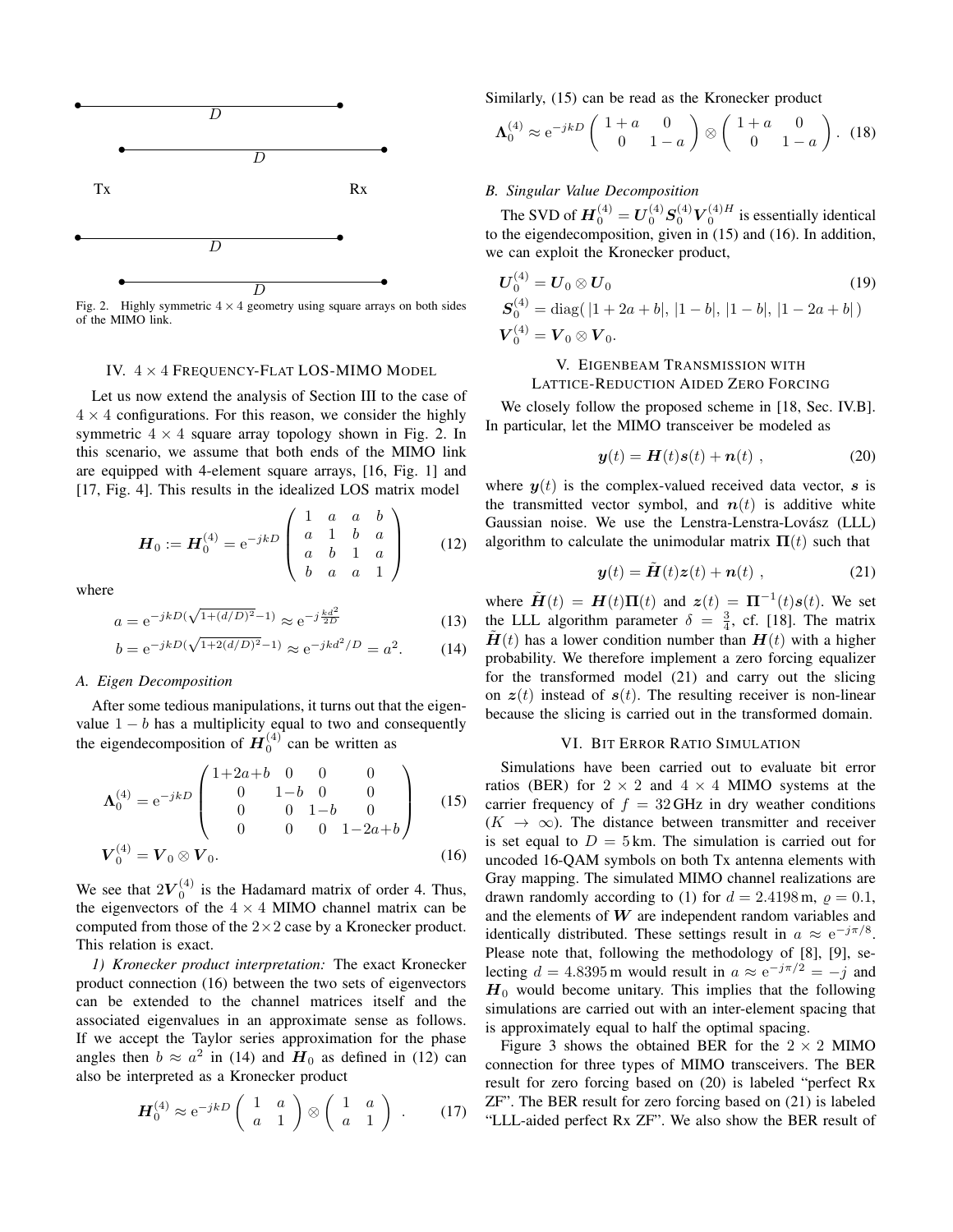the exact maximum likelihood receiver which carries out an exhaustive search over the whole Tx symbol vector alphabet. (labeled "perfect Spatial Muxing ML").



Fig. 3. 2×2 LOS MIMO, 16-QAM, Gray mapping,  $a = e^{-j\pi/8}$  ( $D = 5$  km,  $d = 2.4198$  m, 32 GHz) and  $\varrho = 0.1$ , elements of  $\boldsymbol{H}_{\text{GR}}$  are i.i.d.

We observe that the BER of all three types of receivers is very similar in behavior. The LLL-aided zero forcing scheme outperforms standard zero forcing and achieves close to maximum-likelihood performance.

Next, Fig. 4 shows the obtained BER for the  $4 \times 4$  MIMO connection for the same three types of MIMO transceivers. The BER result for zero forcing based on (20) is labeled "perfect Rx ZF". The BER result for zero forcing based on (21) is labeled "LLL-aided perfect Rx ZF". We also show the BER result of the exact maximum likelihood receiver which carries out an exhaustive search over the whole Tx symbol vector alphabet. (labeled "perfect Spatial Muxing ML").

When comparing Figs. 3 and 4, we note that the BER of these three types of receivers differs more in the latter  $(4 \times$ 4) than in the former  $(2 \times 2)$ . We note that the LLL-aided zero forcing scheme achieves close to maximum-likelihood performance although the random  $4 \times 4$  MIMO channel matrix is far from unitary.

Finally, we investigate the gain for the  $4 \times 4$  setting with a spatially correlated ground reflection. We simulate  $H_{\text{GR}}$ according to (2). We assume  $\rho = 0.1$  as before,  $\mathbf{R} = \mathbf{T}$  and the elements of **R** are defined by (24) for  $\beta = 20^{\circ}$ ,  $\vartheta_0 = 0^{\circ}$ . The results are shown in Fig. 5.

# VII. CONCLUSIONS

The Tx eigenbeamforming vectors for fixed  $2 \times 2$  LOS MIMO links can be defined *without* CSIT. The eigenbeamforming vectors are defined by the Hadamard matrix which effectively forms sum and difference beams. Further, we have shown how these results carry over to a  $4 \times 4$  LOS MIMO configuration by exploiting an underlying Kronecker structure.



Fig. 4.  $4 \times 4$  LOS MIMO, 16-QAM, Gray mapping,  $a = e^{-j\pi/8}$  ( $D = 5$  km,  $d = 2.4198$  m, 32 GHz) and  $\varrho = 0.1$ , elements of  $\boldsymbol{H}_{\rm GR}$  are i.i.d.



Fig. 5.  $4 \times 4$  LOS MIMO with spatially correlated ground reflection, 16-QAM, Gray mapping,  $a = e^{-j\pi/8}$  ( $D = 5$  km,  $d = 2.4198$  m, 32 GHz) and  $\rho = 0.1$ ,  $\mathbf{H}_{\text{GR}}$  according to (2) and (24) with  $\beta = 20^\circ$  and  $\vartheta_0 = 0^\circ$ .

We show that a convenient low-complexity transceiver can use eigenbeamforming at the transmitter while the baseband receiver signal processing implements lattice-reduction aided linear reception. By doing so, a near optimum performance can be achieved even for ill-conditioned LOS channel matrices. We investigated the corresponding transceivers by numerical simulations and conclude that the LLL-aided zero forcing scheme achieves close to maximum-likelihood performance.

#### ACKNOWLEDGEMENTS

We thank T. McKelvey and E. Ström for valuable comments, and D. Wübben for providing the Matlab implementation of the LLL algorithm. Christoph's visit at Chalmers University of Technology was supported by a stipend from Ericsson AB.